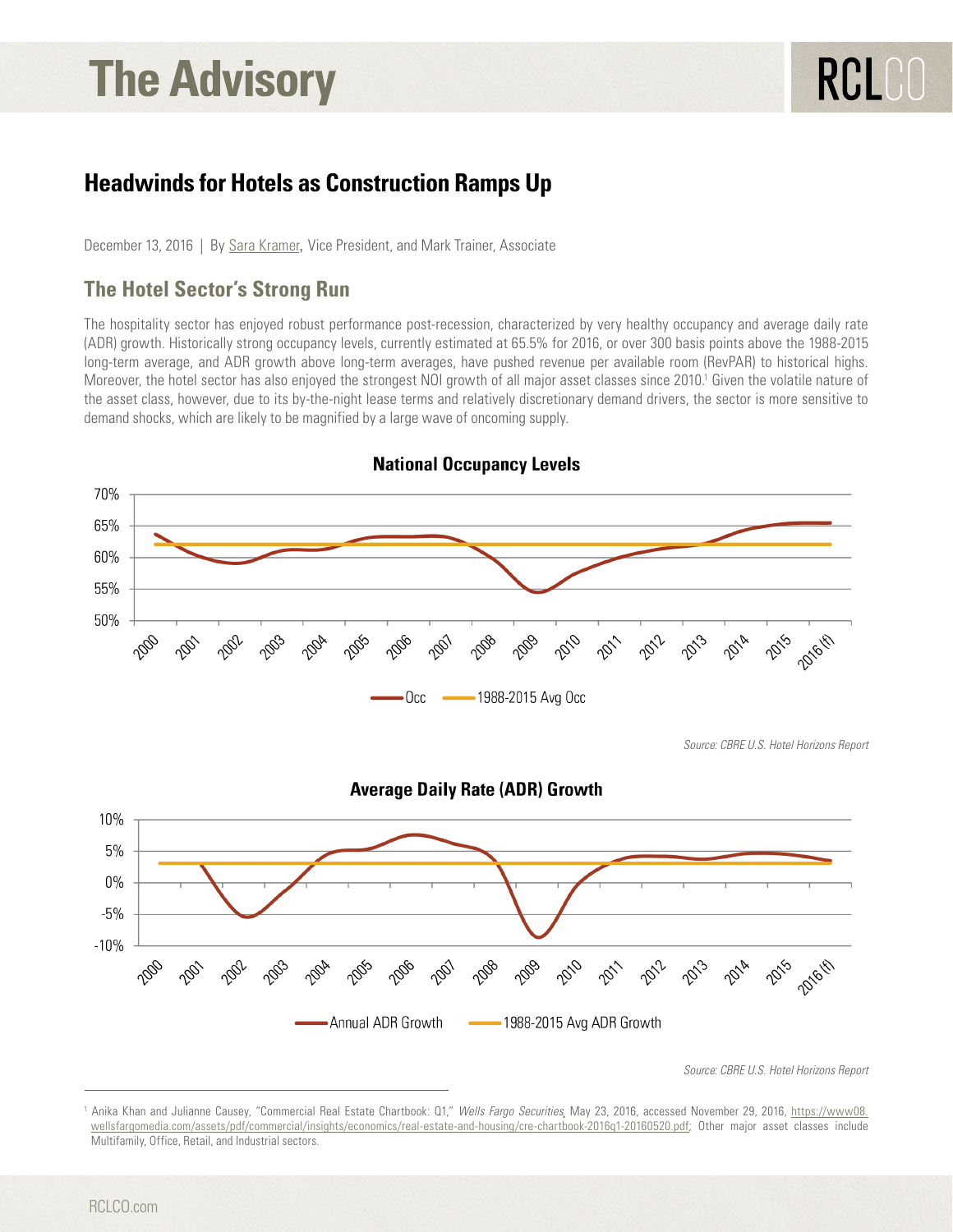

**Revenue Per Available Room (RevPAR) and RevPAR Growth** 

*Source: CBRE U.S. Hotel Horizons Report*

### **But Will It Last?**

Much of the recent strong performance in the sector has been buoyed by low levels of supply additions, with new deliveries remaining below the long-term average through 2015. Softening international and transient corporate travel led to flat occupancy rates and reduced average daily rate growth in 2016, but a pickup in new supply is also dampening growth. Moreover, with over 180,000 hotel keys under construction as of October 2016, up 32% from a year earlier, a wave of additional supply is expected to hit the market over the next 18 to 24 months—perhaps just as the sector is reaching the late stages of the real estate cycle.



**National Net New Supply Additions** 

*Source: CBRE U.S. Hotel Horizons Report*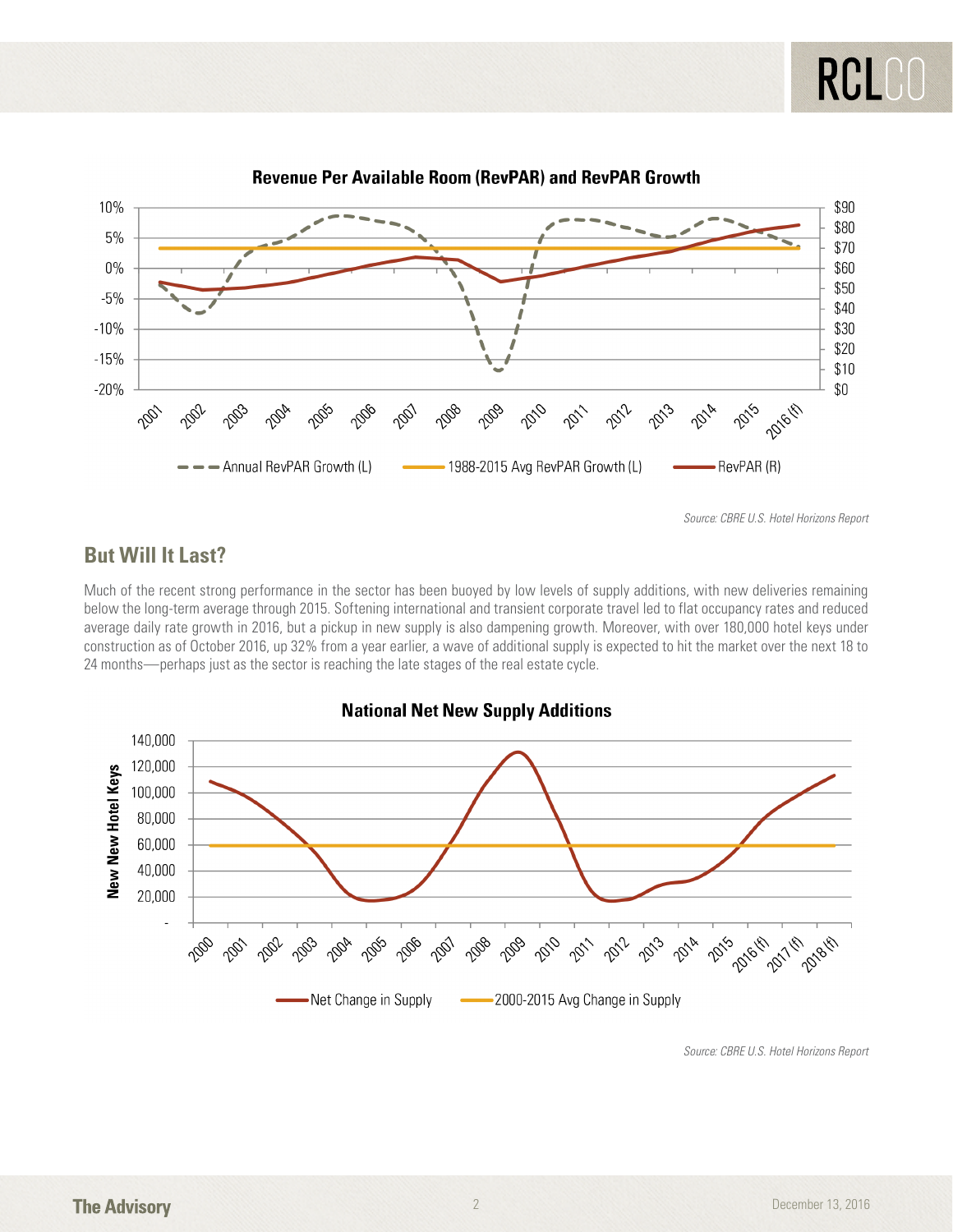The hotel construction pipeline is distributed across the middle and upper hotel chain scales. "Upper Midscale" and "Upscale" chain scales, often of the "select service" variety (e.g., Courtyard by Marriott, Hilton Garden Inn), continue to account for a disproportionate share of the construction activity. "Select service" properties have been favored for their leaner operations and diverse market appeal, which enable them to perform across a range of markets and locations, but significant upcoming supply will test their endurance. In addition, upper tier chain scales, including "Luxury" and "Upper Upscale," have also seen a substantial uptick in new construction: the number of hotel keys under construction has increased by 104% and 110% respectively between October 2014 and October 2016, a greater percentage increase than both the 61% overall uptick and the percentage increases in all other chain scales except "Economy." Though still representing a lower share of overall inventory than the mid-tier chain scales, rising levels of new construction may be especially troublesome for the higher service level hotels, given softening international and corporate transient travel alongside rising labor costs.



#### **National Hotel Pipeline by Chain Scale**

*Source: Smith Travel Research*

# **Hotel Pipeline Highly Concentrated**

As the national hotel sector faces stiffening supply headwinds overall, the story of hotel performance is ultimately market-specific. Property level economics have begun to decline in areas with large supply additions: even markets with strong and diverse demand drivers, such as Boston, Seattle, Denver, and New York City, have seen RevPAR growth below the national average amidst significant supply additions. Other markets without significant construction activity, on the other hand, have continued to enjoy strong RevPAR growth.2

<sup>2</sup> Some may be asking whether we think shared accommodations platforms, like Airbnb, could be creating headwinds for the hospitality sector, as well. While this is a complicated issue with many moving pieces, our view is that, though every market is different, shared accommodation services are having minimal impact on hospitality performance in the aggregate, as they mainly compete with the leisure demand segment, which is the smallest one, and are largely serving previously unmet or underserved demand. In essence, we think they are primarily growing the pie versus taking a large piece of it.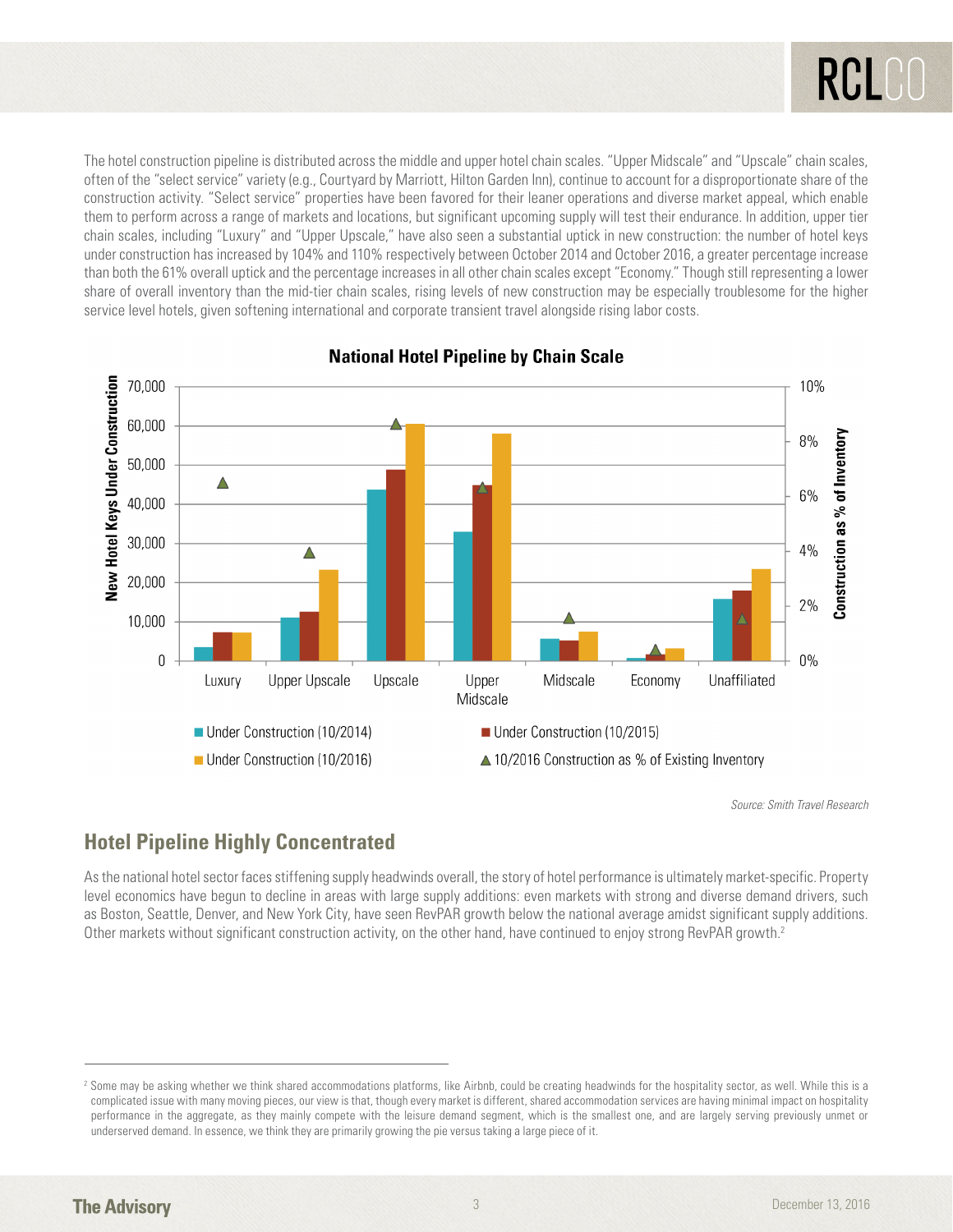

#### **RevPAR and Supply Growth by Market**

*Source: Smith Travel Research*

The hotel pipeline continues to be highly concentrated in major hospitality markets, with the top 10 markets by construction activity representing 31% of the nation's under construction hotel keys, despite only accounting for 16% of existing supply.



#### **Top 10 Markets by Under-Construction Hotel Keys**

*Source: Smith Travel Research*

## **"Checking Out" and "Checking In"**

Despite excellent performance over the past few years, moderating demand drivers and the wave of new supply will likely present headwinds for the hospitality sector in the near term. Add to the mix a healthy volume of 2017 and 2018 maturities from pre-recession vintage CMBS, and hotels may be among the first in this cycle to experience broader distress. Some existing owners may therefore be forced to "check out" from certain hotel assets, giving others the chance to "check in."